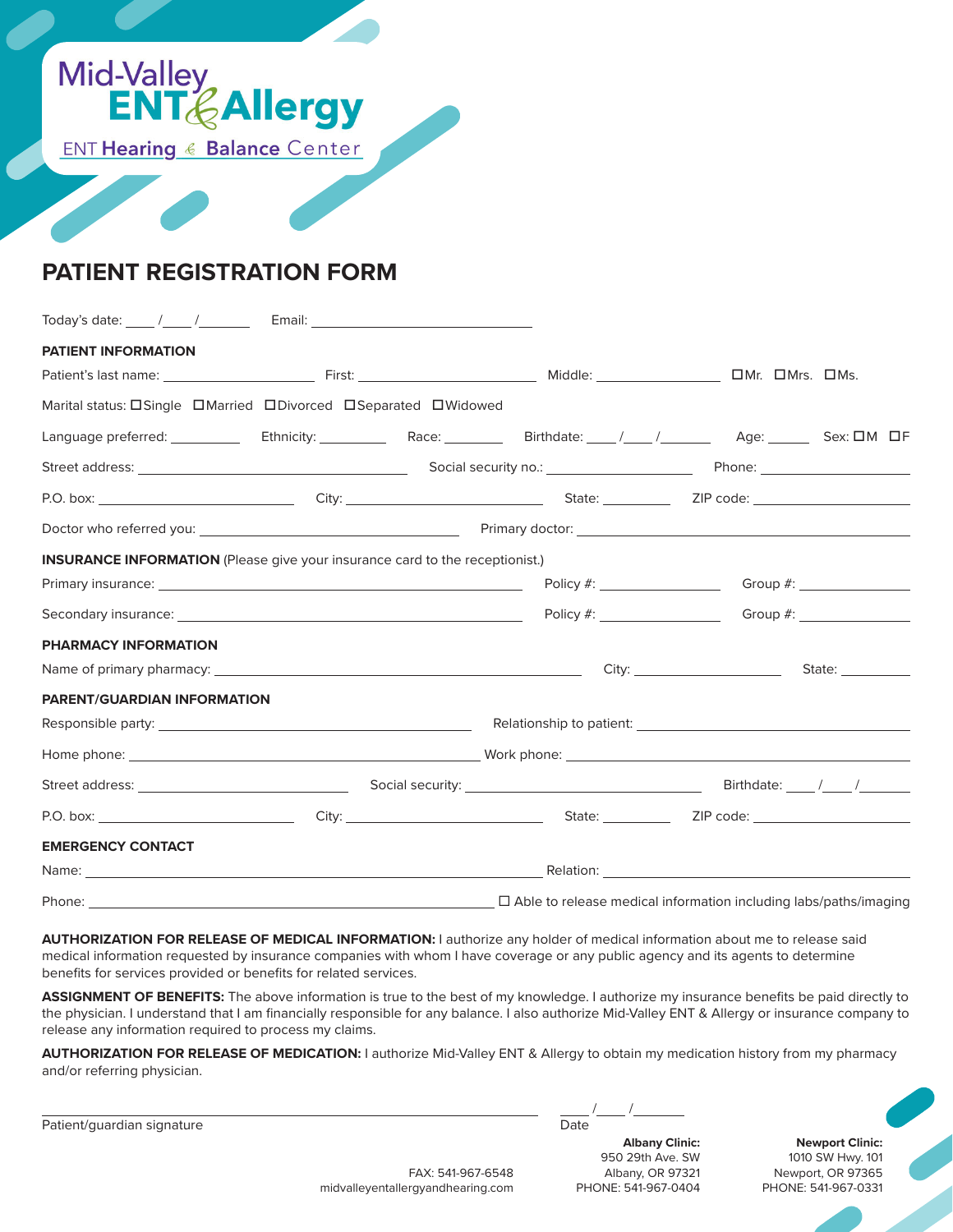

#### **PATIENT MEDICAL HISTORY & PHYSICAL FORM**

|                                                                                                                                                                                 |                                                                                          |                                                                                                                                                                                                                                                   |                                                             |  |                                                                                   |                                                                      |                                                                              |                                                              |                                                      | Weight: Weight:                                                                                                                                                                                                               |
|---------------------------------------------------------------------------------------------------------------------------------------------------------------------------------|------------------------------------------------------------------------------------------|---------------------------------------------------------------------------------------------------------------------------------------------------------------------------------------------------------------------------------------------------|-------------------------------------------------------------|--|-----------------------------------------------------------------------------------|----------------------------------------------------------------------|------------------------------------------------------------------------------|--------------------------------------------------------------|------------------------------------------------------|-------------------------------------------------------------------------------------------------------------------------------------------------------------------------------------------------------------------------------|
| Do you experience any hearing loss? □ Yes □ No                                                                                                                                  |                                                                                          |                                                                                                                                                                                                                                                   |                                                             |  |                                                                                   |                                                                      |                                                                              |                                                              |                                                      |                                                                                                                                                                                                                               |
| Do you experience any dizziness? □ Yes □ No                                                                                                                                     |                                                                                          |                                                                                                                                                                                                                                                   |                                                             |  |                                                                                   |                                                                      | Do you experience ringing or noise in your ears? □ Yes □ No                  |                                                              |                                                      |                                                                                                                                                                                                                               |
| EAR<br><b>Dizziness</b><br>Decreased Hearing DY ON<br>Ear Drainage<br>Ringing                                                                                                   | $DY$ $\Box N$<br>$\Box Y$ $\Box N$<br>$DY$ $\Box$ N                                      | <b>NOSE</b><br>Nasal Drainage<br><b>Nasal Obstruction</b><br>Decreased Sense of Smell $\Box Y$ $\Box N$<br>Nasal Bleeding<br>Sinus Pain/Pressure                                                                                                  |                                                             |  | $DY$ $\Box N$<br>$DY$ $\Box N$<br>$DY$ $\Box N$<br>$DY$ $\Box N$                  | <b>Hoarseness</b><br>Dry Mouth<br>Throat Pain                        | <b>ORAL/THROAT</b><br>Difficulty Swallowing DY DN<br>Snoring/Apnea           | $DY$ $IN$<br>OY ON<br>$\Box Y$ $\Box N$<br>$\Box Y$ $\Box N$ |                                                      |                                                                                                                                                                                                                               |
| List ALL Medical Problems Past and Present                                                                                                                                      |                                                                                          | the control of the control of the control of the control of the control of the control of                                                                                                                                                         |                                                             |  |                                                                                   |                                                                      | <b>Medications: NONE or LIST ALL</b>                                         |                                                              |                                                      |                                                                                                                                                                                                                               |
|                                                                                                                                                                                 |                                                                                          | <u> 1989 - Johann Stoff, deutscher Stoff, der Stoff, der Stoff, der Stoff, der Stoff, der Stoff, der Stoff, der S</u><br><u> 1989 - Johann Stoff, amerikansk politiker (* 1908)</u><br><u> 1989 - Johann Stoff, amerikansk politiker (* 1908)</u> |                                                             |  |                                                                                   |                                                                      |                                                                              |                                                              |                                                      | the control of the control of the control of the control of the control of the control of the control of the control of the control of the control of the control of the control of the control of the control of the control |
| List ALL Past Surgeries                                                                                                                                                         |                                                                                          |                                                                                                                                                                                                                                                   |                                                             |  |                                                                                   |                                                                      | Allergies to Medications: NONE or LIST ALL                                   |                                                              |                                                      |                                                                                                                                                                                                                               |
|                                                                                                                                                                                 |                                                                                          | the control of the control of the control of the control of the control of the control of the control of the control of the control of the control of the control of the control of the control of the control of the control                     |                                                             |  |                                                                                   |                                                                      |                                                                              |                                                              |                                                      |                                                                                                                                                                                                                               |
| <b>Social History/Habits</b><br>Family History - Please Identify All Medical Issues that BLOOD RELATIVES Have Had Past and Present:<br>Father: <b>OAlive ODeceased OUnknown</b> |                                                                                          |                                                                                                                                                                                                                                                   |                                                             |  |                                                                                   |                                                                      |                                                                              |                                                              |                                                      | Tobacco Use: DYes DNo Cigarettes/Day: __________ Former Smoker: DYes DNo Years Smoked: _______ Year Quit: _______                                                                                                             |
| Diabetes: DY ON<br>Mother: <b>OAlive ODeceased OUnknown</b><br>Diabetes: DY DN                                                                                                  |                                                                                          | High Blood Pressure: $\Box Y$ $\Box N$ Heart Disease: $\Box Y$ $\Box N$<br>High Blood Pressure: ロY ロN Heart Disease: ロY ロN                                                                                                                        |                                                             |  |                                                                                   |                                                                      |                                                                              |                                                              |                                                      | Mental Illness: DY DN Cancer: DY DN<br>Mental Illness: ロY ロN Cancer: ロY ロN                                                                                                                                                    |
| Are you CURRENTLY experiencing any of the following (please circle):                                                                                                            |                                                                                          |                                                                                                                                                                                                                                                   |                                                             |  |                                                                                   |                                                                      |                                                                              |                                                              |                                                      |                                                                                                                                                                                                                               |
| General:<br>Fatigue<br><b>Fevers</b><br><b>Night Sweats</b><br>Weight Loss                                                                                                      | Allergy:<br>Post Nasal Drip<br><b>Runny Nose</b><br>Congestion<br>Itchy Eyes/Nose/Throat |                                                                                                                                                                                                                                                   | Eyes:<br><b>Blurred Vision</b><br>Dry Eyes<br>Itchy/Redness |  |                                                                                   | <b>Respiratory:</b><br>Asthma<br>Cough<br><b>Shortness of Breath</b> |                                                                              |                                                              |                                                      |                                                                                                                                                                                                                               |
| Cardiovascular:<br><b>Chest Pain</b><br>Irregular Heartbeat                                                                                                                     | <b>Gastrointestinal:</b><br>Heartburn/Reflux<br>Nausea<br>Vomiting                       |                                                                                                                                                                                                                                                   |                                                             |  | Hematology:<br><b>Bleeding Problems</b><br>Easy Bruising<br><b>Swollen Glands</b> |                                                                      | Skin:<br>Eczema<br><b>Hives</b><br><b>Skin Cancer</b><br><b>Skin Lesions</b> |                                                              | Neurologic:<br><b>Balance Difficulty</b><br>Headache |                                                                                                                                                                                                                               |
| Have you or a blood relative had either of the following: Anesthesia Problems $\Box Y$ $\Box N$                                                                                 |                                                                                          |                                                                                                                                                                                                                                                   |                                                             |  |                                                                                   |                                                                      | Bleeding Disorder $\Box Y$ $\Box N$                                          |                                                              |                                                      |                                                                                                                                                                                                                               |
| Patient Signature                                                                                                                                                               |                                                                                          | Dr. Signature<br>midvalleyentallergyandhearing.com                                                                                                                                                                                                |                                                             |  | FAX: 541-967-6548                                                                 |                                                                      | 950 29th Ave. SW<br>Albany, OR 97321<br>PHONE: 541-967-0404                  | <b>Albany Clinic:</b>                                        |                                                      | Date<br><b>Newport Clinic:</b><br>1010 SW Hwy. 101<br>Newport, OR 97365<br>PHONE: 541-967-0331                                                                                                                                |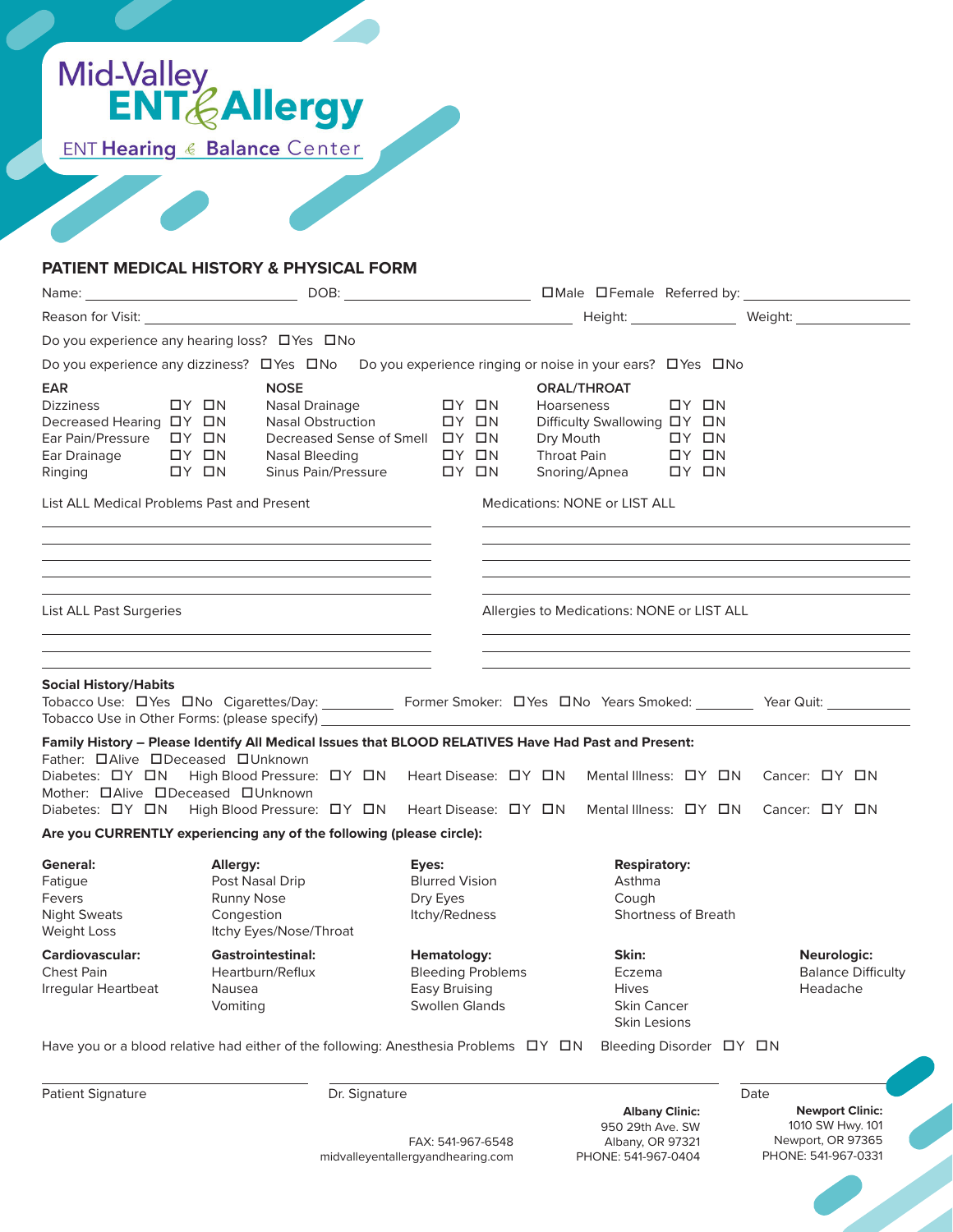

## **PATIENT RESPONSIBILITY DISCLAIMER FORM**

 $\overline{a}$ 

Patient/Responsible Party Signature **Date** Date Date

Thank you for choosing Mid-Valley ENT & Allergy/Hearing & Balance Center as your health care provider. We are committed to providing you with the highest quality health care. We ask that you read and sign to acknowledge your understanding of our patient financial policies.

#### **Patient Financial Responsibilities:**

- The patient (or patient's guardian, if a minor) is ultimately responsible for the payment for treatment and care.
- We will bill your insurance for you. However, the patient is required to provide the most correct and up-to-date information regarding their insurance. Please provide BOTH primary insurance and secondary (if applicable) insurance. Some insurance companies only allow 90 days to bill before they deny a claim. If you give us the incorrect information and we are not able to bill before the 90-day period, the patient/responsible party will be responsible for any charges that are incurred.
- Patients are responsible for payment of co-pays, co-insurance and deductibles.
- **• Co-pays are due at the time of service.**
- No valid referral/authorization from your primary care physician at the time of visit (some insurance companies require an authorization from your primary care physician or they will deny payment to us).
- Worker's Compensation claim in deferred or denied status.
- **• For self-pay patients, payment will be collected at the time of service.**
- Managed care plans and HMO plans. These insurances require authorization before you can be seen by a specialist. It is your responsibility to know whether your insurance plan allows you to be seen by our providers at Mid-Valley ENT & Allergy/Hearing & Balance Center.
- Charges for returned checks.

**No-Show Policy:** As a courtesy, we agree to confirm your appointment by an automated reminder via email or call to your primary phone number one day before your scheduled appointment. You will, at that time, have the opportunity to cancel or confirm your appointment. **If you need to cancel or reschedule your appointment, we request a 24-hour advanced notice**. Early cancellation will allow us to give another person the possibility to have access to timely medical care. A "no-show" is a cancellation without calling to inform us ahead of time.

- **• First no-show:** There will be no charge. We understand that there are circumstances (life happens) that could prevent you from showing up.
- **Second no-show:** A \$25 fee will be billed to your account and must be paid prior to your next appointment.
- **Third no-show:** A \$50 fee will be billed to your account and must be paid prior to your next appointment.
- **• If you are 15 or more minutes late for a HEARING TEST APPOINTMENT, you may be rescheduled.** It is important that these appointments run on time.

**Newport Clinic:** 1010 SW Hwy. 101 Newport, OR 97365 PHONE: 541-967-0331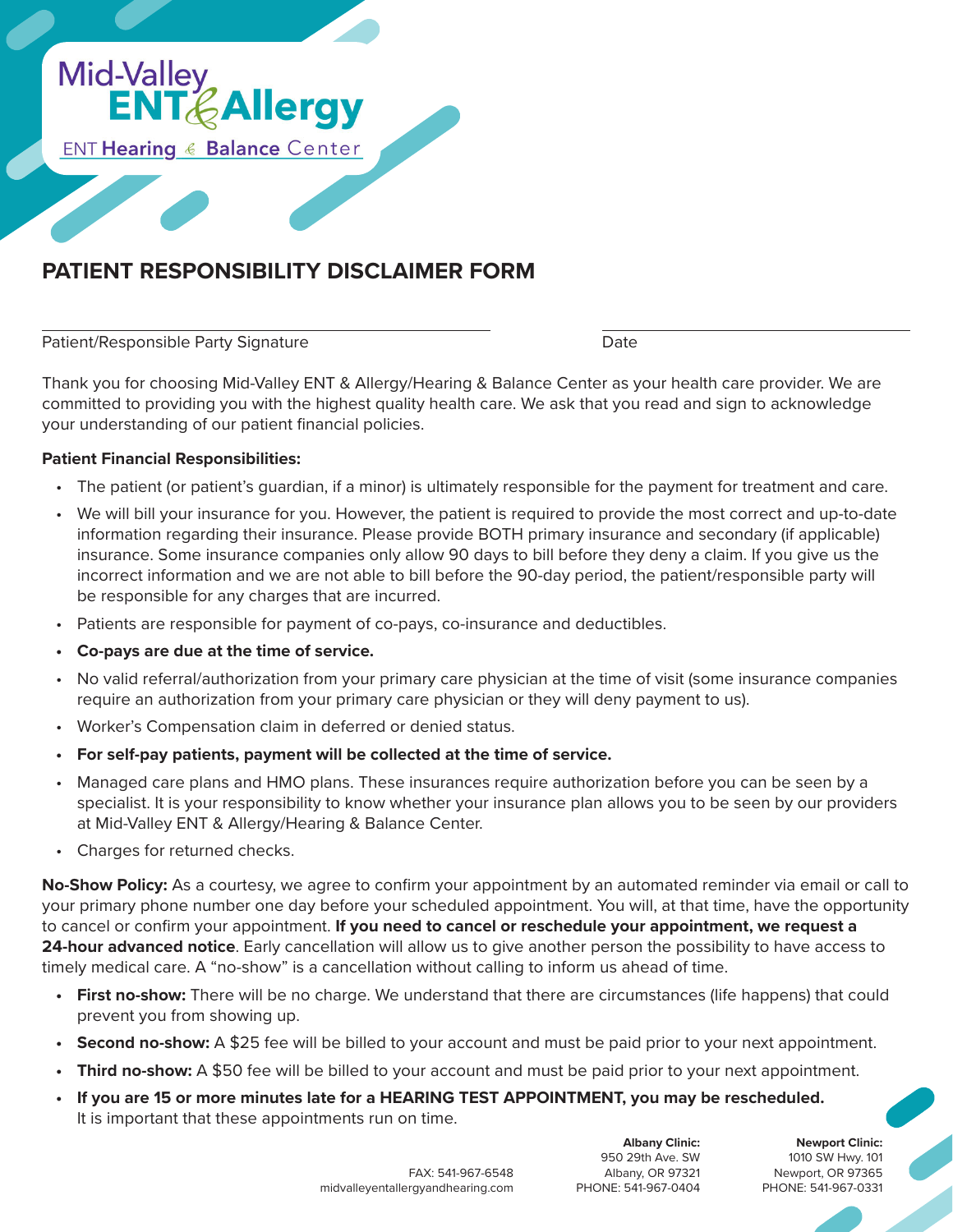#### **INSURANCE AUTHORIZATION FOR ASSIGNMENT OF BENEFITS:**

I hereby authorize a direct payment of my medical benefits to Mid-Valley ENT & Allergy/Hearing & Balance Center on my behalf for any services furnished to me by the providers.

#### **AUTHORIZATION TO RELEASE RECORDS:**

I hereby authorize Mid-Valley ENT & Allergy/Hearing & Balance Center to release to my insurer, governmental agencies or any other entity financially responsible for my medical care, all information, including diagnosis and the records of any treatment of examination rendered to me needed to substantiate payment for such medical services as well as information required for precertification, authorization or referral to other medical providers.

#### **COMMUNICATION AUTHORIZATION:**

By my signature below, I authorize Mid-Valley ENT & Allergy/Hearing & Balance Center to communicate by mail, answering machine message and/or email according to the information I have provided in my patient registration information.

Signature of Patient/Authorized Representative or Responsibly Party Date

 $\overline{a}$ 

Printed Name of Patient/Authorized Representative or Responsibly Party Date

 $\overline{a}$ 

### **For Patients 65 Years And Older**

Do you have an advance directive?  $\Box$  Yes  $\Box$  No

Do you have a living will?  $\Box$  Yes  $\Box$  No

Do you have an active DNR (do-not-resuscitate) order?  $\Box$  Yes  $\Box$  No